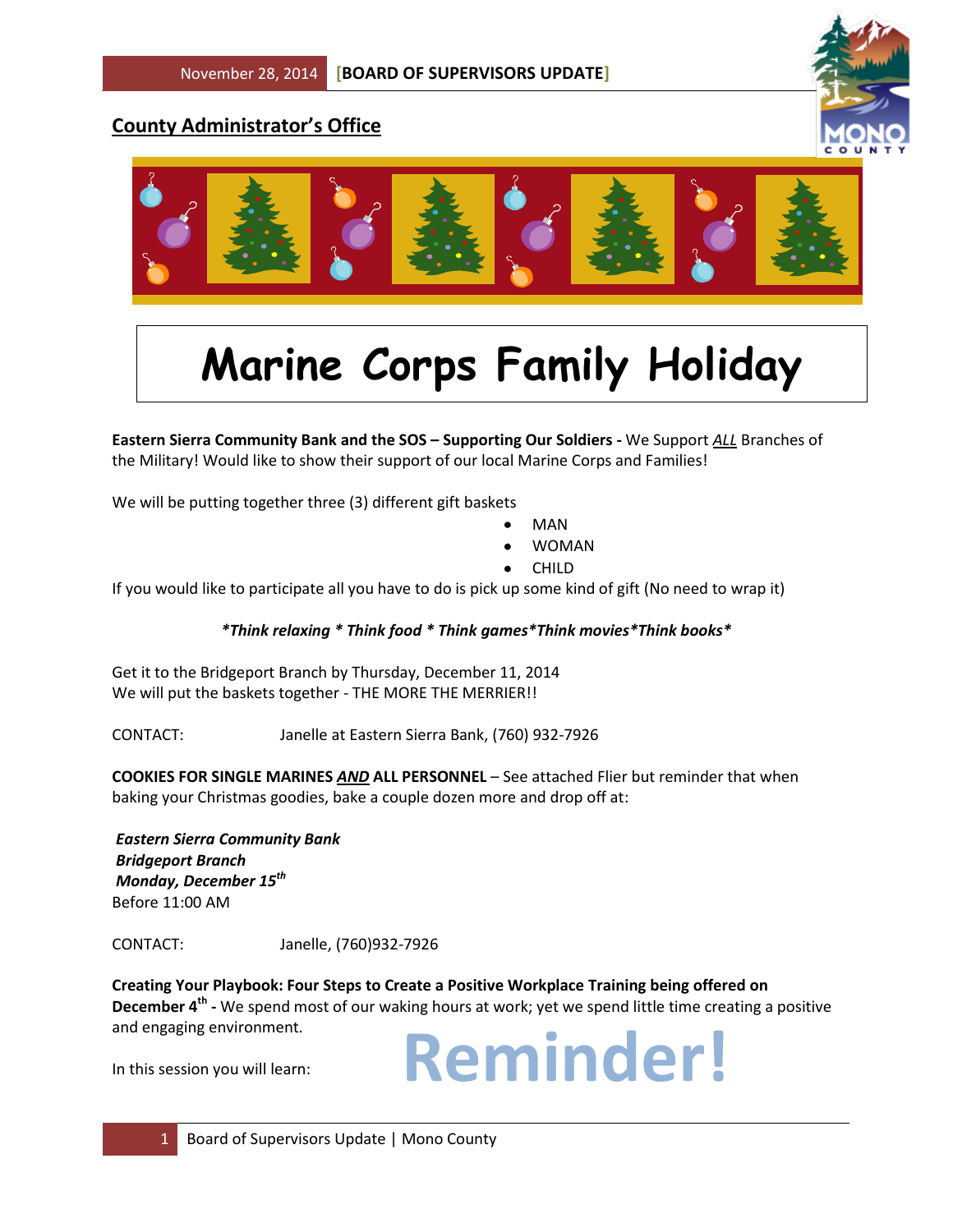- The importance of a positive work environment.
- Four basic principles of creating a positive work environment.
- Actions you can take with your coworkers and customers/clients to create a positive and engaging work environment.

This "catch the energy" session is based on the principles that are in action each day at the world famous "Pikes Place Fish Market" in Seattle, WA.

Trindel Insurance Fund presents this engaging and enlightening program for all employees and critical for anyone in a leadership role. After this session you will be confident in your ability to create a more engaging and positive work environment.

> *Thursday, December 4, 2014 Lee Vining Community Center 9:00 a.m. – 11:30 am*

**Space in this class is limited to the first 40 RSVPs –** Please save your spot with me via email [smesserlian@mono.ca.gov.](mailto:smesserlian@mono.ca.gov) *You must have department head approval to attend.*

CONTACT: Sarah Messerlian, Risk Manager, (760) 932-5405

**South County November Employee Round Table** – Thank you to the 12 employees who showed up for the South County Employee Round Table. This was not the normal meeting day but we still had a chance to talk about county issues. For some unknown reason there was a lot of discussion of how to deep fry a turkey…

CONTACT: Jim Leddy, (707) 529-4510

**All staff Holiday Party to be held on December 17th in Lee Vining**! It's always good to mix it up a bit so this year rather than having our split staff North and South holiday party – we are going to host the first all staff Holiday party!

On December 17<sup>th</sup> from 1:30 pm to 4:00pm we will have our annual potluck and employee appreciation event. We are making it later in the day for folks to be able to travel and enjoy the fellowship of all of the employees who can make it.

This event will be a late lunch and give folks the time to enjoy each other meet some new faces. Department heads will be helping underwrite the cost of the event. Stay tuned for more details and pencil in December  $17<sup>th</sup>$  for a time to come together in Lee Vining!

CONTACT: Jim Leddy, (707) 529-4510

**The Strategic Plan moving forward!** – On November 13<sup>th</sup> at 4:00pm, the Ambassadors and Steering Committee Crew met and shared the feedback from the first wave of department meetings. We were joined via phone by Beth Conley who is taking that feedback and incorporating into the next draft. Below we have some additional meetings coming up.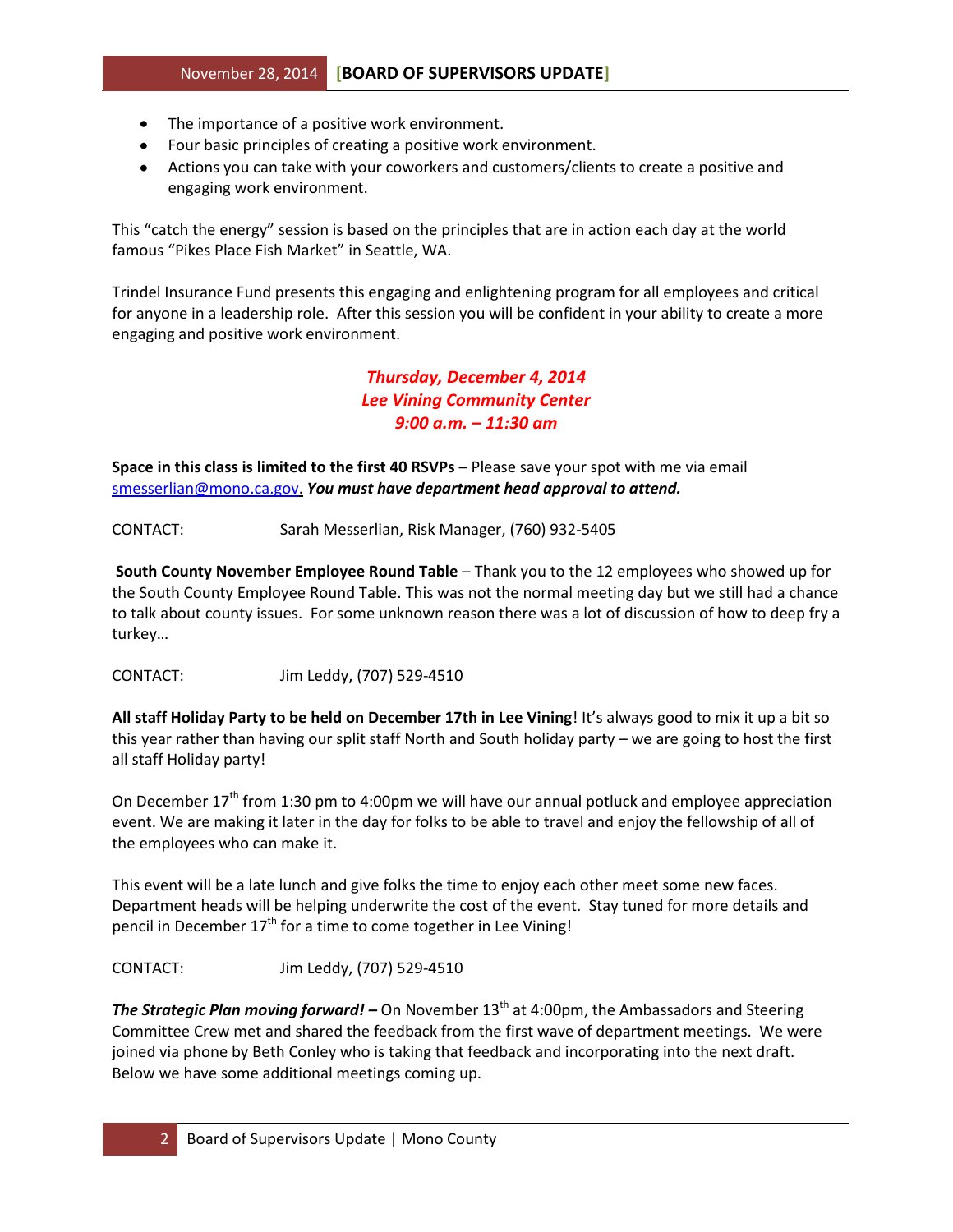### November 28, 2014 **[BOARD OF SUPERVISORS UPDATE]**

We are keeping the focus on taking your ideas and getting them into the Draft. Once we have been through in hearing from all of you we go to the Board and then to the community for additional input. It is moving along and the information and participation is critical.

Here are some additional Department or program meeting where we are still getting great feedback:



| Dept/Program |                                     | <b>Ambassadors</b>   |
|--------------|-------------------------------------|----------------------|
| 1)           | <b>Facilities</b>                   | Erin/Jason           |
|              | 2) Benton Landfill                  | Erin/Dylan           |
| 31           | <b>EMS</b>                          | <b>Stacie K./Ted</b> |
| 4)           | <b>Community Development</b>        | Megan/Kirk           |
|              | 5) Clerk's Office/Assessor's Office | Megan/Kirk           |
| 6)           | <b>Benton Road Shop</b>             | Erin/Dylan           |
|              | <b>District Attorney</b>            | Stacie K.            |

*Next Strategic Plan Steering Committee meeting will be Thursday December 4th at 4:00pm at the Lee Vining Community Center.* 

CONTACT: Jim Leddy, (707) 529-4510

## **Economic Development**

With snow in the forecast, and some recent and wonderful media exposure, we are grateful. Happy Thanksgiving to you and your families.

- Sunset Magazine's travel feature in the December issue is a 3-page spread all about June Lake! Full article attached.
- Below is an article in Prima Pagina (38,000 copies daily in Modena and Reggio Emilia, Italy) from Italian travel writer, Paolo Ferrari, who was hosted by Mammoth Lakes Tourism on October  $6<sup>th</sup>$ . Alicia Vennos had the pleasure of driving the June Lake Loop with Paolo and spending an hour at Mono Lake on an interpretive tour by Mono Lake Committee's enthusiastic and professional guide, Robbie Di Paolo, (whose name alone impressed Paolo!).

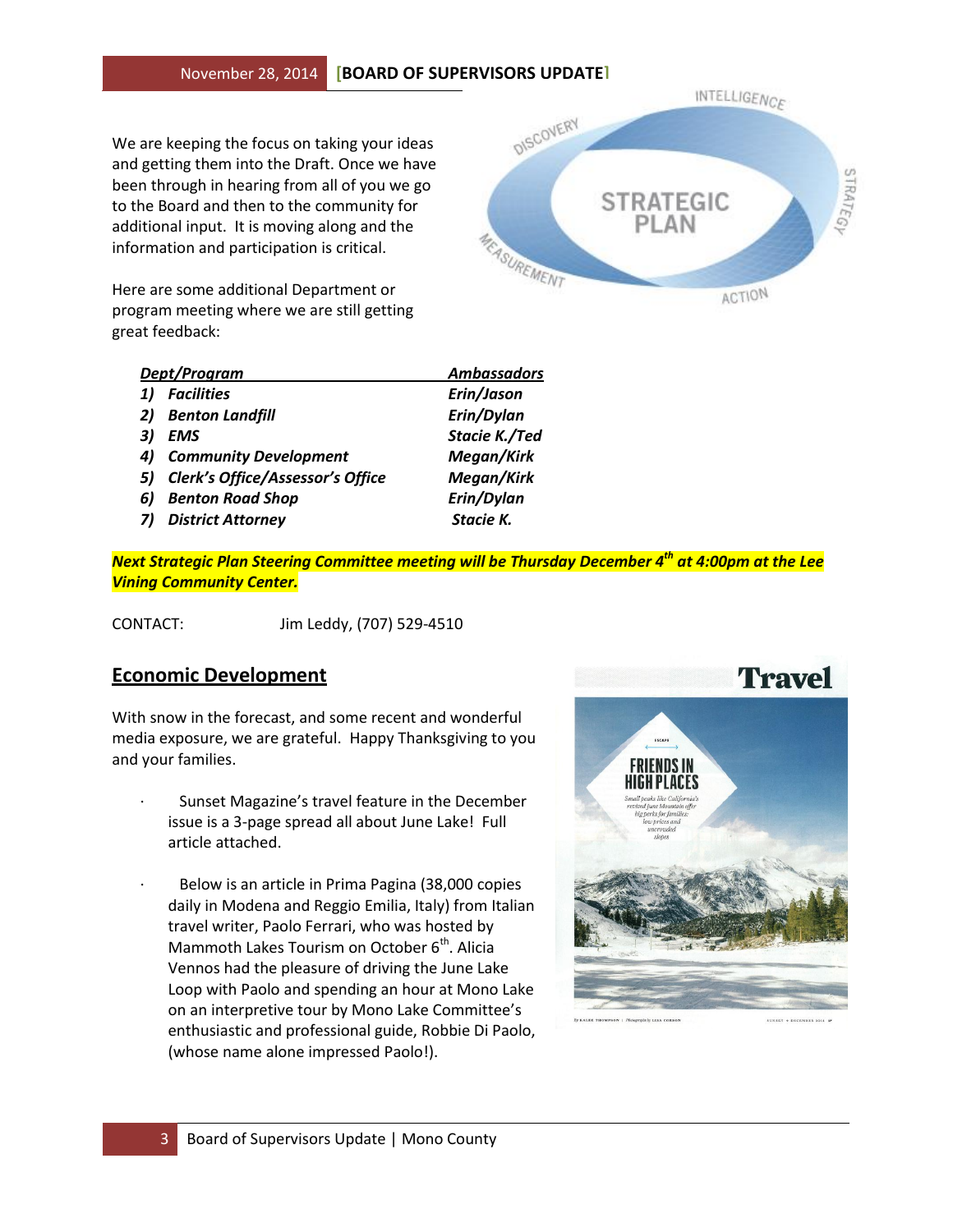# RISMO Un territorio splendido, circondato dalle vette della Sierra Nevada, un autentico paradiso per gli amanti del<br>birdwatching e i fotografi, che in inverno si trasforma nella più accogliente delle località sciistiche ca Mono e June Lake, la magia dell'Eastern Sierra



this May.



· Another independent short called "Lay In Wait" was filmed almost completely in June Lake over a year ago – view trailer:

[http://www.jonokino.com/#f-i-l-m](http://www.jonokino.com/#f-i-l-m-s)[s](http://www.jonokino.com/#f-i-l-m-s) The director, Jonathan Ade, has also been invited to submit it as an entry in the Mammoth Lakes Film Festival.

- Our recent Facebook post showing a monster brown trout exploded, generating a reach of over 225,000! Here is the post and the impact:
	- · On Thursday, November, 20, 2014, Alicia Vennos attended a meeting at the City of Bishop to explore opportunities for regional economic development, related to the ongoing update of the Bishop Economic Development Element. As part of this update, Bishop residents have indicated strong support for efforts to expand marketing of the eastern Sierra region as a whole. Meeting participants included representatives from the Mammoth and Bishop Chambers of Commerce, the Mono

 Last year we worked on locations for an independent short feature "The Hypnotist" which is now on the Film Festival circuit. Here's the trailer, and the director, Jon Braver, says he is constantly asked "Where IS that place??" - [http://www.thehypnotistmovie.com/.](http://www.thehypnotistmovie.com/) Jon Braver has been invited to submit the film for

the Mammoth Lakes Film Festival, coming up



#### THE HYPNOTIST

d on the overwhelming success of Delusion. Jon Braver and his d team are now developing exciting original scripts and concep film. Their first short film "The Hypnotist" is now complete and is mak .<br>rounds in the festival circuit. story is in the works





County Planning and Economic Development Departments, Mammoth Lakes Planning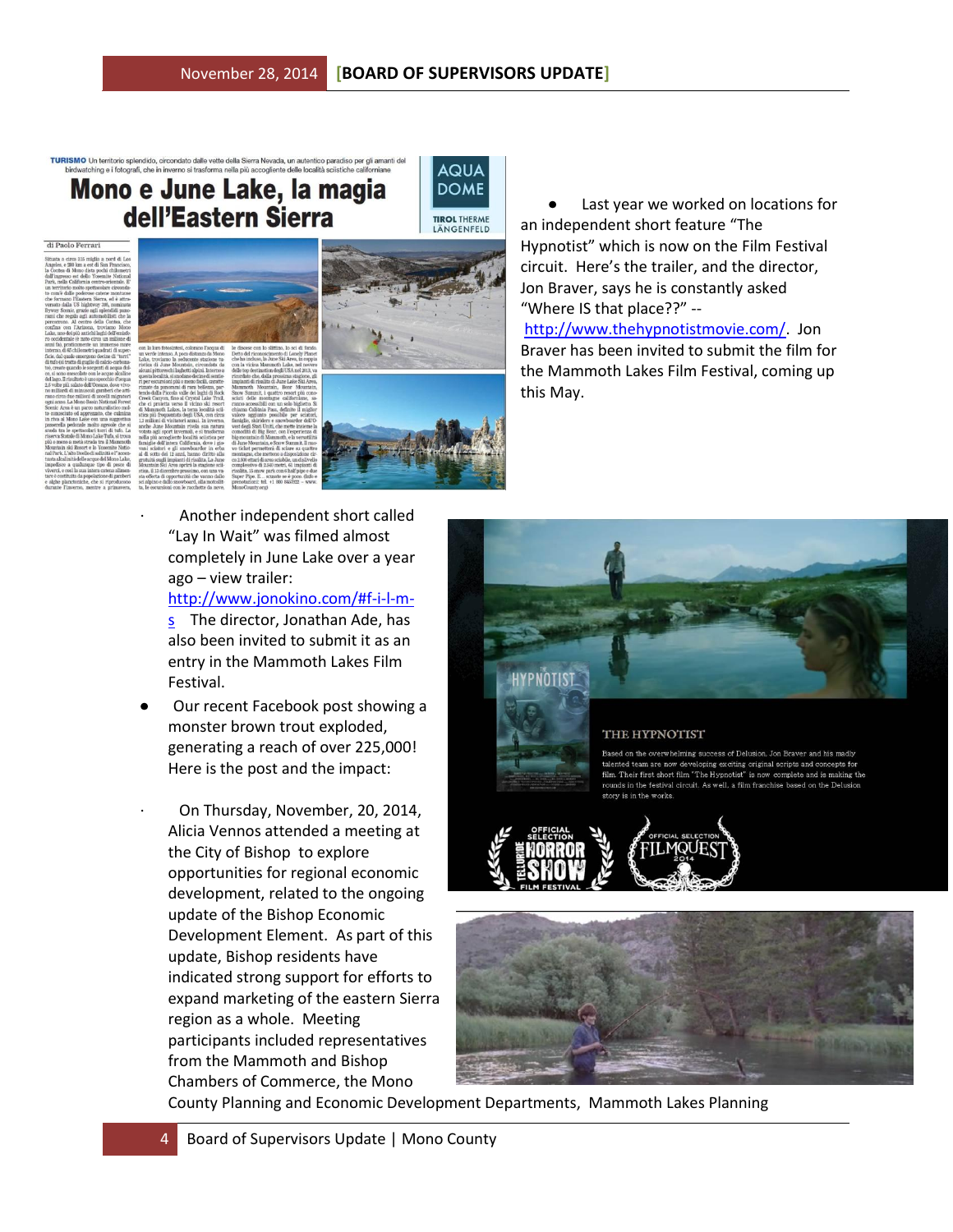#### **November 28, 2014 | BOARD OF SUPERVISC** POSt Dotal

Department, the City of Bishop, Bishop's economic development consultant (BBC Research and Consulting out of Denver), and the Inyo County Planning Department. It was a positive discussion and the group intends to meet again in the new year.

The Yosemite Sustainability Conference, Dec. 8-10, will be attended by Jeff Simpson. For more information:



| 224,960 People Reached |                                 |                  |
|------------------------|---------------------------------|------------------|
|                        | 12,351 Likes, Comments & Shares |                  |
| 9,123                  | 4,643                           | 4.480            |
| <b>Eikne</b>           | On Post                         | On Shares        |
| 1,864                  | 543                             | 1.321            |
| Comments               | On Post                         | On Shares        |
| 1.364                  | 1.271                           | 93               |
| <b>Shares</b>          | On Post                         | On Shares        |
| 28,583 Post Clicks     |                                 |                  |
| 5,872                  | $\mathbf{3}$                    | 22,708           |
| Photo Views            | Link Clicks                     | Other Clicks (2) |

[http://www.yosemitegatewaypartners.org/yosemite-sustainability-conference/speakers](http://www.yosemitegatewaypartners.org/yosemite-sustainability-conference/speakers-facilitators/)[facilitators/](http://www.yosemitegatewaypartners.org/yosemite-sustainability-conference/speakers-facilitators/)

CONTACT: **Alicia Vennos,** 760-924-1743



## **Social Services**

**Open Enrollment is Open!** Open enrollment for 2015 health insurance plans through Covered California begins Nov. 15, 2014, and ends Feb. 15, 2015. More than 1.3 million Californians chose health insurance through Covered California during its historic first open-enrollment period, for coverage in 2014. Millions of others learned that they qualified for free or low-cost health coverage through Medi-Cal. Covered California will later announce adult and family



dental options available through Covered California, along with health insurance options for small businesses.

Consumers can now use the 2015 Shop and Compare Tool on the Covered California website, at [www.CoveredCA.com/shopandcompare/#calculator,](http://www.coveredca.com/shopandcompare/#calculator) to look at plans and products in our area and to get a preliminary estimate of costs and premium assistance. Medi-Cal enrollment for those with qualifying incomes is available year-round. To see if you qualify for Medi-Cal, or for questions in about health insurance coverage in general, call our office at 760-924-1770. We're happy to help!

CONTACT: Francie Avitia, Program Manager, (760) 924-1789

**Health Reform Resources -** Answers to ACA Questions: On the eve of the second open enrollment period for the

5 Board of Supervisors Update | Mono County

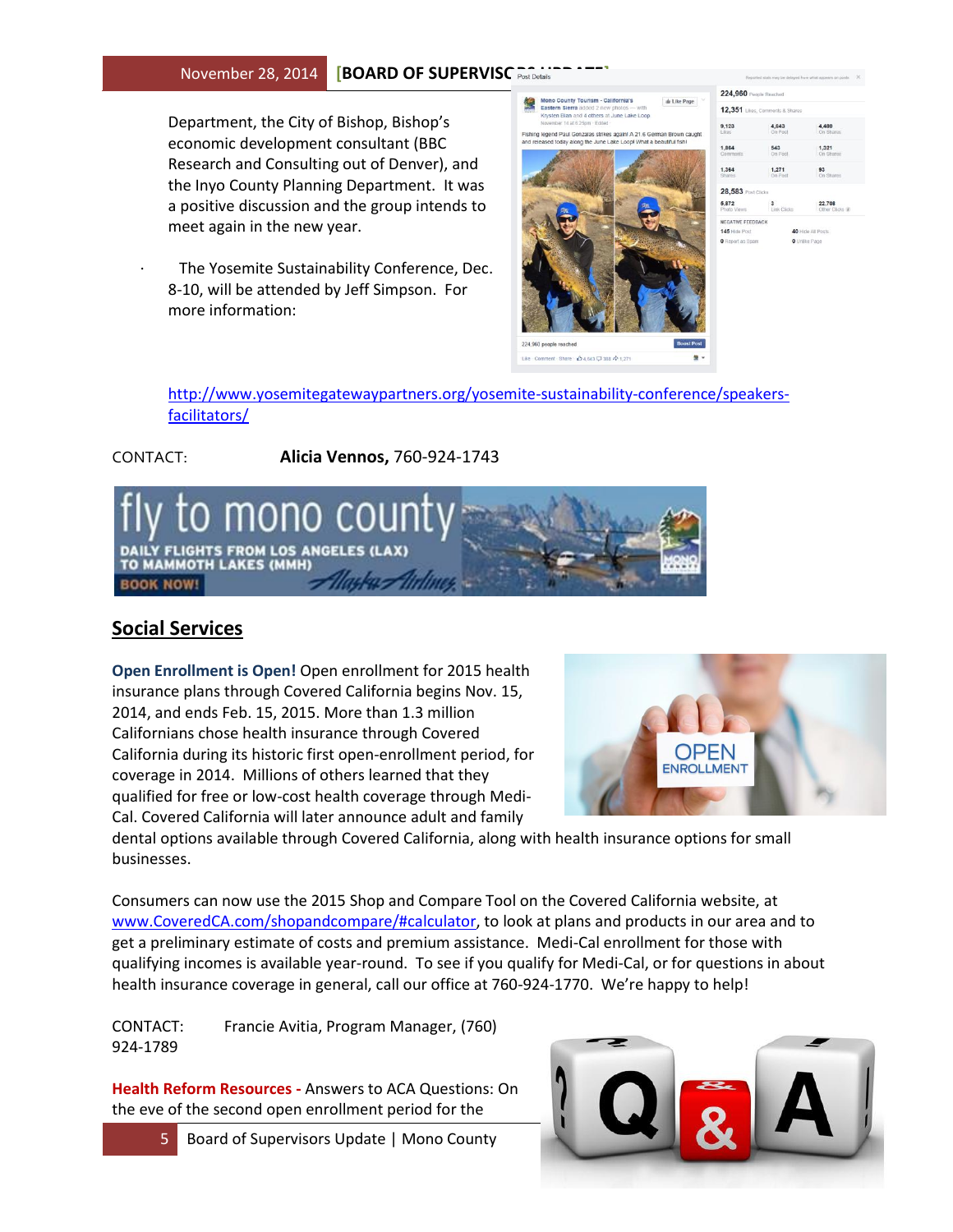Affordable Care Act, the Kaiser Family Foundation released an updated collection of [Frequently Asked](http://r20.rs6.net/tn.jsp?f=001mOUk5lmHxQLiyOUK04mFrC-T1sTgr7cr047oCRFjoCnX53laOhplKSLudAKzJA9uulB_tPqOREaCexM62ouz_rgzLkryUQsGFD6XsET2PSem327rwCGq2nb3Za84Rwx-YgTLzyh7ctKFgDYDFLbAgnIlx3KinmTWXCm8hw33winsS3jrLJaNXUdBsrl3JgphRu-8EeTCmECN0dQiIPVk6oRFywD8xirT6F9hlOrkMyNWmSj8h9OwjXEU95dTJSVaF2mzKhXrmsI9UeDovlAw4gu4Csq22Hei2FVK3PC8rgooVfHPNF-P1Fflz193h3cLb5SuHX136IH2p5wC8jDV2bomtBtzQMEGIsupJFupSb15JG6ny4LQL3qwoztjR7fptvZzXjGOYWLXK0UJzgoJMw8lJlMyV-KxRvVbf-RzvHlS1XFd7Jo1WRU_X_JGVuA-xM4QyHWumOWwztEjUwXSxquNnf2S8eUrpb_u5q_qByoQGWtI3rDJ9PfC1ZqomDy9-YVLiymXzgOk5Xw7HOFnuH4fFdDlHr67CmevJWH8ZiY-B7Be6NVKUTrMOPZq0tFD&c=96sSMha9YY_EeBgYd04FHiggb1q_XaiUmvgewrpgz0sKDa2tb_JK0g==&ch=ewrLqC-wdvbkkp3KanhnqW4oQmKytQc0iBYLl7uSl_bhuFM0FwKTOQ==)  [Questions](http://r20.rs6.net/tn.jsp?f=001mOUk5lmHxQLiyOUK04mFrC-T1sTgr7cr047oCRFjoCnX53laOhplKSLudAKzJA9uulB_tPqOREaCexM62ouz_rgzLkryUQsGFD6XsET2PSem327rwCGq2nb3Za84Rwx-YgTLzyh7ctKFgDYDFLbAgnIlx3KinmTWXCm8hw33winsS3jrLJaNXUdBsrl3JgphRu-8EeTCmECN0dQiIPVk6oRFywD8xirT6F9hlOrkMyNWmSj8h9OwjXEU95dTJSVaF2mzKhXrmsI9UeDovlAw4gu4Csq22Hei2FVK3PC8rgooVfHPNF-P1Fflz193h3cLb5SuHX136IH2p5wC8jDV2bomtBtzQMEGIsupJFupSb15JG6ny4LQL3qwoztjR7fptvZzXjGOYWLXK0UJzgoJMw8lJlMyV-KxRvVbf-RzvHlS1XFd7Jo1WRU_X_JGVuA-xM4QyHWumOWwztEjUwXSxquNnf2S8eUrpb_u5q_qByoQGWtI3rDJ9PfC1ZqomDy9-YVLiymXzgOk5Xw7HOFnuH4fFdDlHr67CmevJWH8ZiY-B7Be6NVKUTrMOPZq0tFD&c=96sSMha9YY_EeBgYd04FHiggb1q_XaiUmvgewrpgz0sKDa2tb_JK0g==&ch=ewrLqC-wdvbkkp3KanhnqW4oQmKytQc0iBYLl7uSl_bhuFM0FwKTOQ==) (FAQs) providing detailed answers for consumers, and the navigators and brokers who assist them. The searchable collection includes nearly 300 up-to-date responses, answering new questions about plan renewal, cancellations, and continuing financial assistance.

The FAQs also offer guidance for understanding 2014 federal income taxes in the context of the health law, addressing potential penalties for not obtaining coverage, exemptions to the individual mandate, and other subjects. Answers have been updated to key questions about how the law applies to the marketplace and Medicaid eligibility, and offers guidance for immigrants, people with variable incomes and others in special situations.

CONTACT: Kathy Peterson, 760-924-1763

**Staff from Reno Veterans Administration coming to Bishop -** *December 6, 2014, 9:30 to 12:00 pm,* Bishop City Hall. Information will be

provided on medical and mental health services in Reno, NV, and in our local town! Registration for My Health-e-Vet & E-benefits.

*Please RSVP to [icvso@inyocounty.us](mailto:icvso@inyocounty.us) or call 760-873-7850.*

# **Veterans and their families; this is a one-time event. Please be there!**

CONTACT: Yvette Mason, 760/873-7850

**INYO MONO ADVOCATES FOR COMMUNITY ACTION, INC. -** Announces a **REQUEST FOR NOMINATIONS** for **MEMBERS** of **THE BOARD OF DIRECTORS** To Represent the **Private Sectors --** The Inyo Mono Advocates for Community Action, Inc. (IMACA) Board of Directors is soliciting nominations from interested Mono County residents to represent the following area on the IMACA Board of Directors.

PRIVATE REPRESENTATIVE Needed – 1 (Inyo County) --To represent the Private Sector qualified nominees will be considered that represent the interests of business, industry, labor, religious, welfare, education, private social services, or other community interests. The nominee must work or live in the designated county.

For more information, or a candidate interest packet, please contact Ashley Diaz at (760) 873-8557 or [hr@imaca.net](mailto:hr@imaca.net) or stop by the IMACA office, 224 S. Main St., Bishop CA 93514.

**INYO MONO ADVOCATES FOR COMMUNITY ACTION, INC.** Announces a **REQUEST FOR NOMINATIONS** for **MEMBERS** of **THE BOARD OF DIRECTORS** To Represent the **Low Income Sectors -** The Inyo Mono Advocates for Community Action, Inc. (IMACA) Board of Directors is soliciting nominations from interested Mono County residents to represent the following area on the IMACA Board of Directors.

LOW INCOME REPRESENTATIVE Needed – 1 (Mono County) - To represent the Low Income Sector, qualified nominees need not be low-income themselves, but shall have a thorough knowledge and